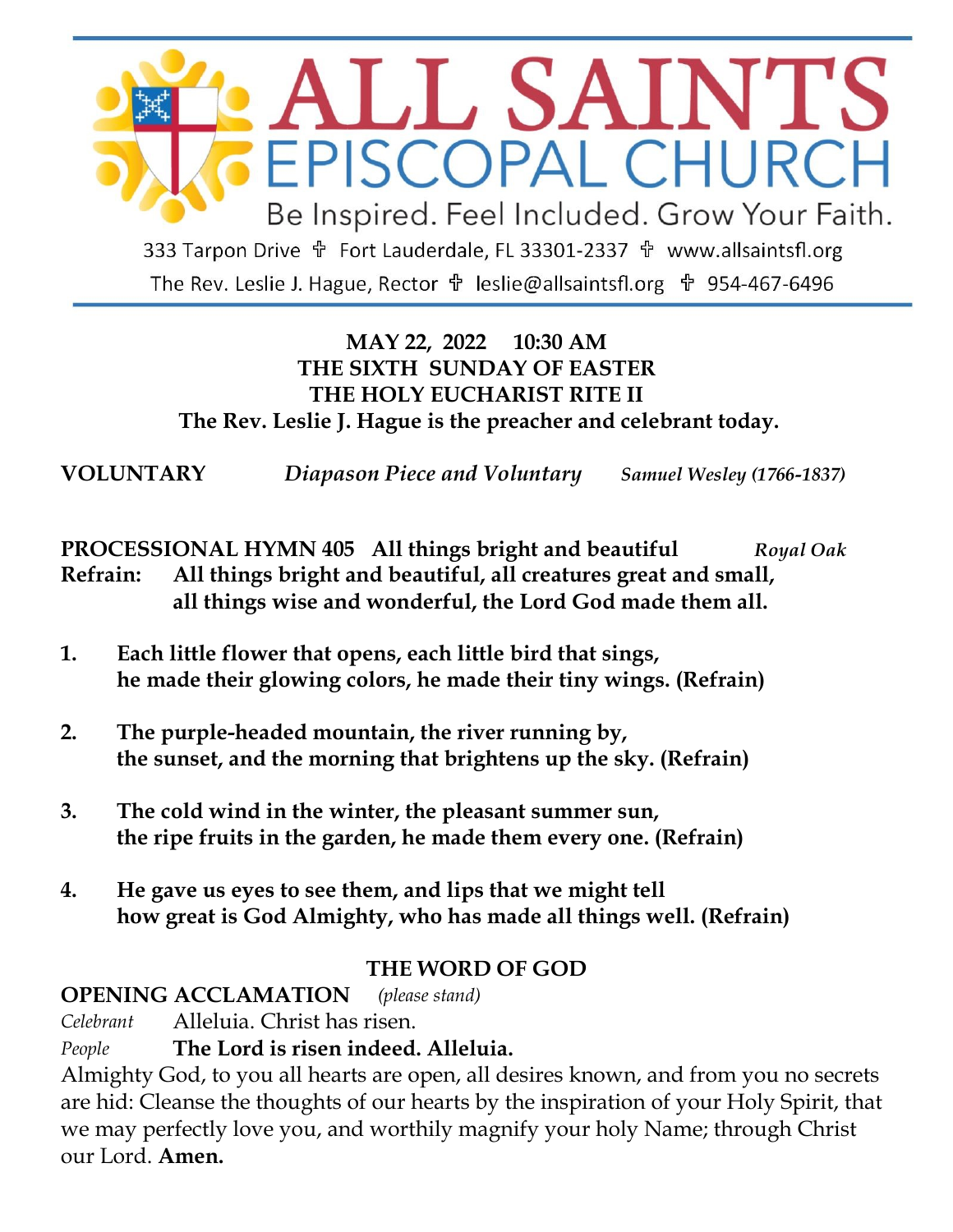## **A SONG OF PRAISE Glory to God** *S-278*

**Glory to God in the highest, and peace to his people on earth. Lord God, heavenly King, almighty God and Father, we worship you, we give you thanks, we praise you for your glory. Lord Jesus Christ, only Son of the Father, Lord God, Lamb of God, you take away the sin of the world: have mercy on us; you are seated at the right hand of the Father: receive our prayer. For you alone are the Holy One, you alone are the Lord, you alone are the Most High, Jesus Christ, with the Holy Spirit, in the glory of God the Father. Amen.**

## **THE COLLECT OF THE DAY**

- *Celebrant* The Lord be with you.
- *People* **And also with you.**
- *Celebrant* Let us pray.

O God, you have prepared for those who love you such good things as surpass our understanding: Pour into our hearts such love towards you, that we, loving you in all things and above all things, may obtain your promises, which exceed all that we can desire; through Jesus Christ our Lord, who lives and reigns with you and the Holy Spirit, one God, for ever and ever. **Amen.**

### **A READING FROM THE ACTS OF THE APOSTLES 16:9-15**

During the night Paul had a vision: there stood a man of Macedonia pleading with him and saying, "Come over to Macedonia and help us." When he had seen the vision, we immediately tried to cross over to Macedonia, being convinced that God had called us to proclaim the good news to them.

We set sail from Troas and took a straight course to Samothrace, the following day to Neapolis, and from there to Philippi, which is a leading city of the district of Macedonia and a Roman colony. We remained in this city for some days. On the sabbath day we went outside the gate by the river, where we supposed there was a place of prayer; and we sat down and spoke to the women who had gathered there. A certain woman named Lydia, a worshiper of God, was listening to us; she was from the city of Thyatira and a dealer in purple cloth. The Lord opened her heart to listen eagerly to what was said by Paul. When she and her household were baptized, she urged us, saying, "If you have judged me to be faithful to the Lord, come and stay at my home." And she prevailed upon us.

*Reader* The Word of the Lord.

*People* **Thanks be to God.**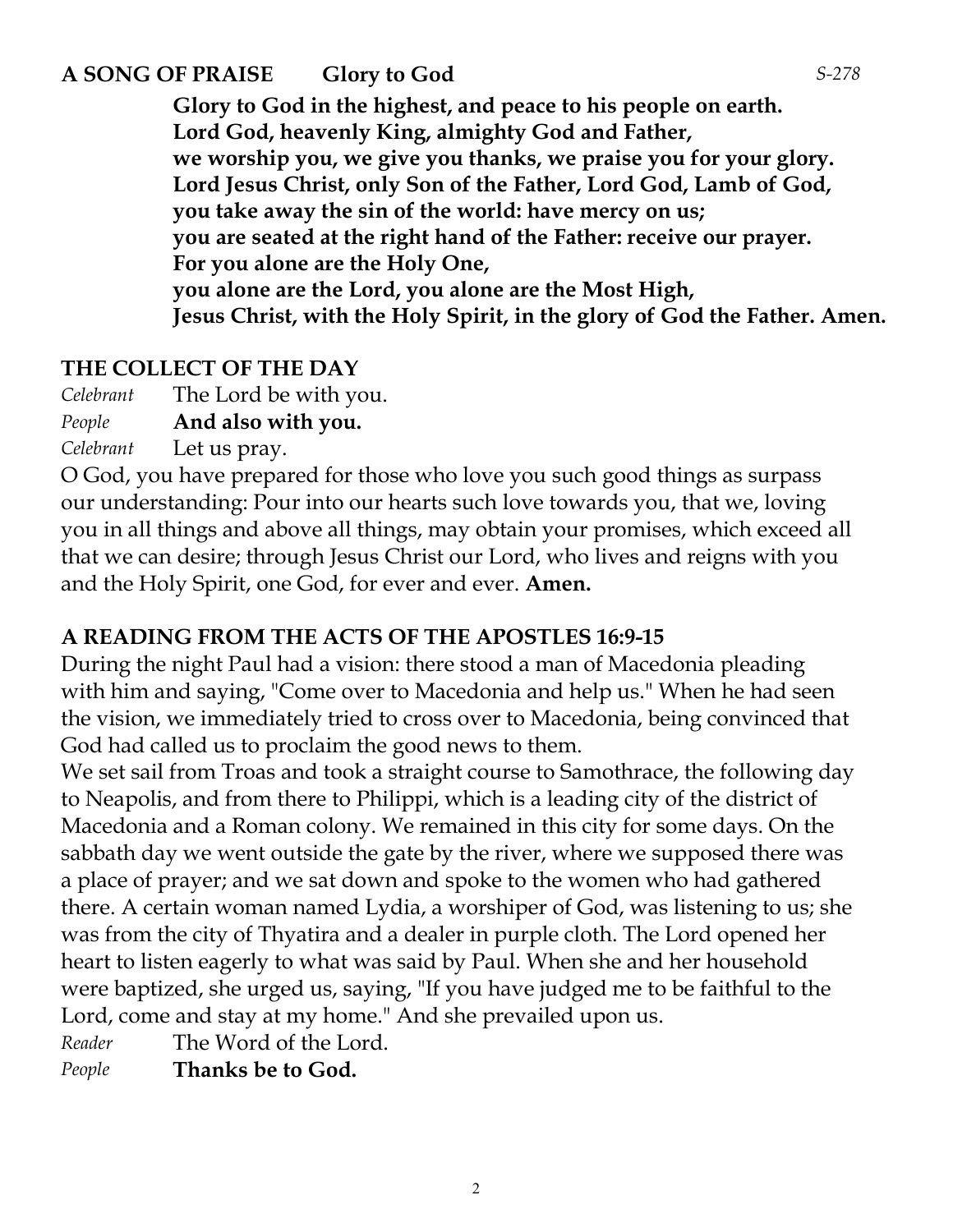#### **PSALM 67**



1 May God be merciful to us and bless us, \* show us the light of his<sup>1</sup>counte<sup>1</sup>nance and<sup>1</sup>come to us.

- 2 Let your ways be known upon earth, \* your saving health a mong all nations.
- 3 Let the peoples  $\overline{p_{\text{raise}}}$  you, O  $\overline{G}$  God; \* let<sup>1</sup> all the<sup>1</sup> peoples<sup>1</sup> praise you.
- 4 Let the nations be glad and sing for joy,  $*$ for you judge the peoples with equity and guide all the nations upon earth.
- 5 Let the peoples praise you,  $O<sup>T</sup>$  God; \* let all the peoples praise you.
- 6 The earth has brought forth her increase; \* may God, our<sup>1</sup>own God, give us his blessing.
- †7 May God<sup>1</sup>give us his<sup>1</sup>blessing, \* and may all the ends of the earth stand in awe of him.

#### **A READING FROM REVELATION 21:10, 22-22:5**

In the spirit the angel carried me away to a great, high mountain and showed me the holy city Jerusalem coming down out of heaven from God.

I saw no temple in the city, for its temple is the Lord God the Almighty and the Lamb. And the city has no need of sun or moon to shine on it, for the glory of God is its light, and its lamp is the Lamb. The nations will walk by its light, and the kings of the earth will bring their glory into it. Its gates will never be shut by day-- and there will be no night there. People will bring into it the glory and the honor of the nations. But nothing unclean will enter it, nor anyone who practices abomination or falsehood, but only those who are written in the Lamb's book of life.

Then the angel showed me the river of the water of life, bright as crystal, flowing from the throne of God and of the Lamb through the middle of the street of the city.

3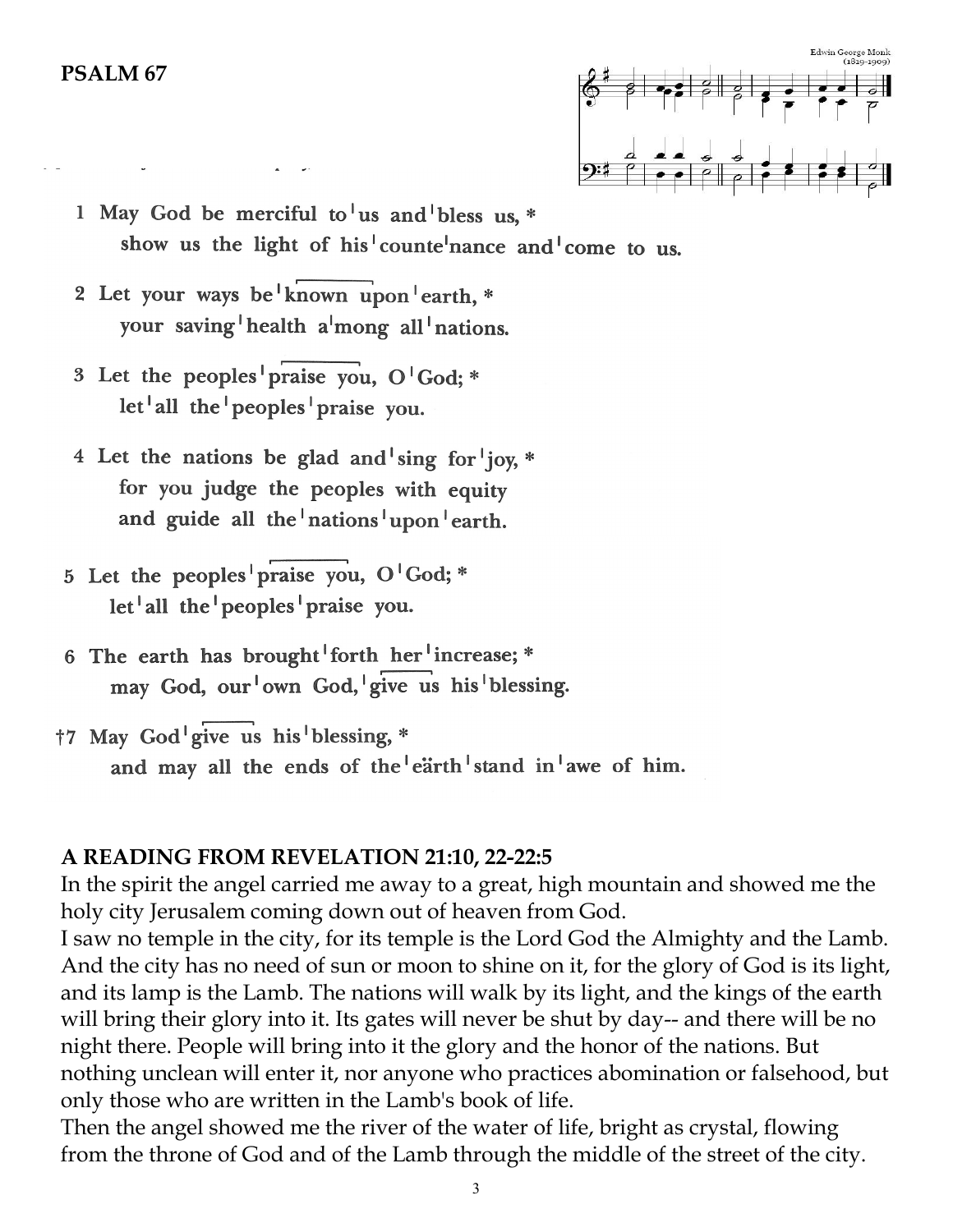On either side of the river is the tree of life with its twelve kinds of fruit, producing its fruit each month; and the leaves of the tree are for the healing of the nations. Nothing accursed will be found there any more. But the throne of God and of the Lamb will be in it, and his servants will worship him; they will see his face, and his name will be on their foreheads. And there will be no more night; they need no light of lamp or sun, for the Lord God will be their light, and they will reign forever and ever.

*Reader* The Word of the Lord. *People* **Thanks be to God.**

**SEQUENCE HYMN 505 O Spirit of Life, O Spirit of God** *O heiliger Geist*

- **1. O Spirit of life, O Spirit of God, in every need thou bringest aid; thou comest forth from God's great throne, from God, the Father and the Son; O Spirit of Life, O Spirit of God.**
- **4. O Spirit of life, O Spirit of God, enlighten us by that same word; teach us to know the Father's love, and his dear Son, who reigns above; O Spirit of life, O Spirit of God.**

## **THE GOSPEL**

*Gospeler* The Holy Gospel of our Lord Jesus Christ according to John 5:1-9. *People* **Glory to you, Lord Christ.**

After Jesus healed the son of the official in Capernaum, there was a festival of the Jews, and Jesus went up to Jerusalem.

Now in Jerusalem by the Sheep Gate there is a pool, called in Hebrew Beth-zatha, which has five porticoes. In these lay many invalids-- blind, lame, and paralyzed. One man was there who had been ill for thirty-eight years. When Jesus saw him lying there and knew that he had been there a long time, he said to him, "Do you want to be made well?" The sick man answered him, "Sir, I have no one to put me into the pool when the water is stirred up; and while I am making my way, someone else steps down ahead of me." Jesus said to him, "Stand up, take your mat and walk." At once the man was made well, and he took up his mat and began to walk. Now that day was a sabbath.

*Gospeler* The Gospel of the Lord. *People* **Praise to you, Lord Christ.**

**THE SERMON The Rev. Leslie J. Hague** 

*A quiet time for reflection follows the sermon.*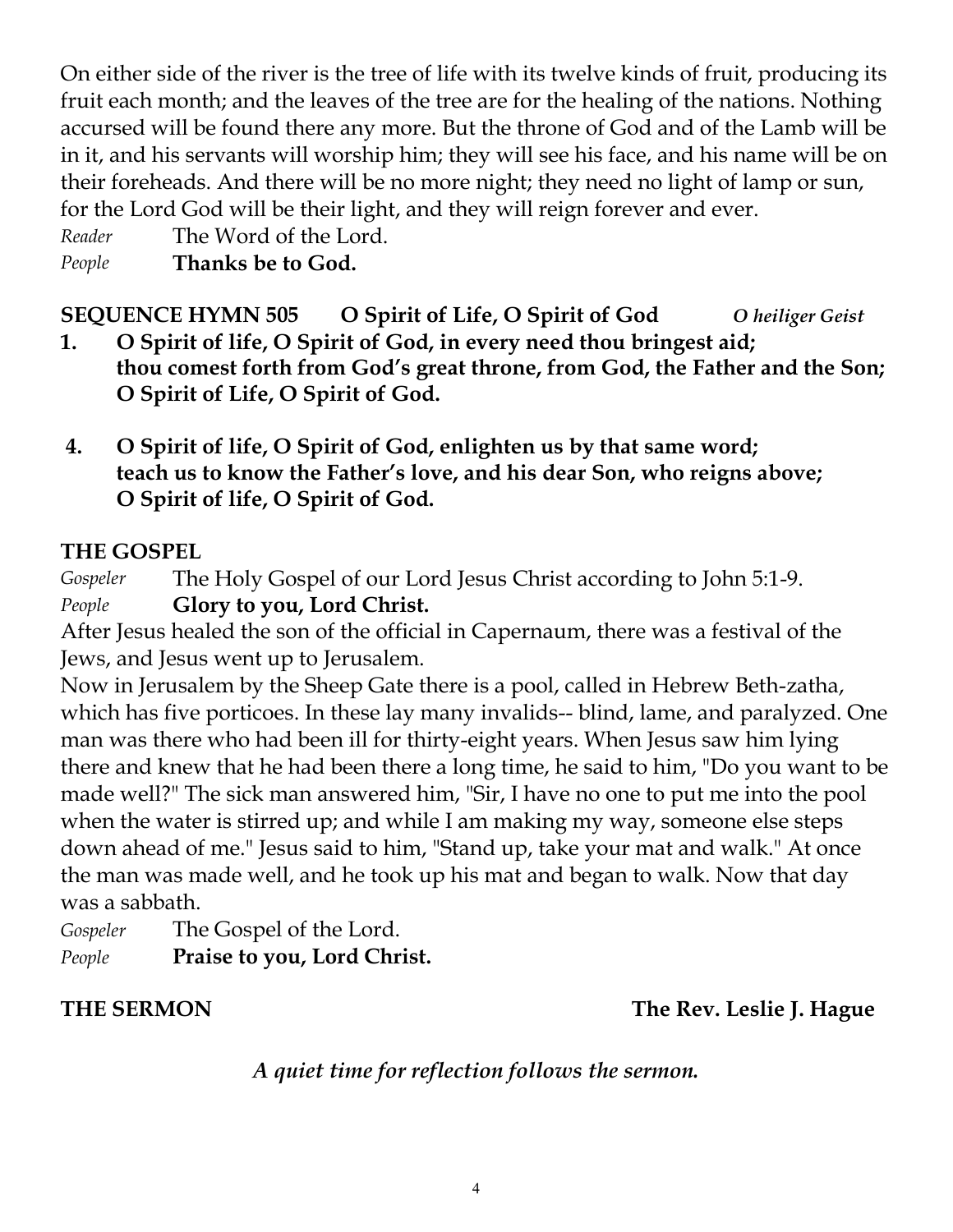#### *All standing*

## **THE NICENE CREED**

**We believe in one God, the Father, the Almighty, maker of heaven and earth, of all that is, seen and unseen. We believe in one Lord, Jesus Christ, the only Son of God, eternally begotten of the Father, God from God, Light from Light, true God from true God, begotten, not made, of one Being with the Father. Through him all things were made. For us and for our salvation he came down from heaven: by the power of the Holy Spirit he became incarnate from the Virgin Mary, and was made man. For our sake he was crucified under Pontius Pilate; he suffered death and was buried. On the third day he rose again in accordance with the Scriptures; he ascended into heaven and is seated at the right hand of the Father. He will come again in glory to judge the living and the dead, and his kingdom will have no end. We believe in the Holy Spirit, the Lord, the giver of life, who proceeds from the Father and the Son. With the Father and the Son he is worshiped and glorified. He has spoken through the Prophets. We believe in one holy catholic and apostolic Church. We acknowledge one baptism for the forgiveness of sins. We look for the resurrection of the dead, and the life of the world to come. Amen.**

## **THE PRAYERS OF THE PEOPLE**

*Celebrant* You have healed us and called us to walk in your ways, O God: Hear our prayers for your whole creation, as we pray: Let your ways be known upon earth, your saving health among all nations.

*Intercessor* You have freed and empowered your Church and stirred us to action in your loving name: Let the peoples praise you, O God, that we may spread your light and your healing presence throughout the world. Let your ways be known upon earth,

### *People* **your saving health among all nations.**

*Intercessor* You lead the nations to walk by the light of your holy city: Inspire all who serve in positions of power or authority, O God, that they may be servants of your healing justice. Let your ways be known upon earth,

*People* **your saving health among all nations.**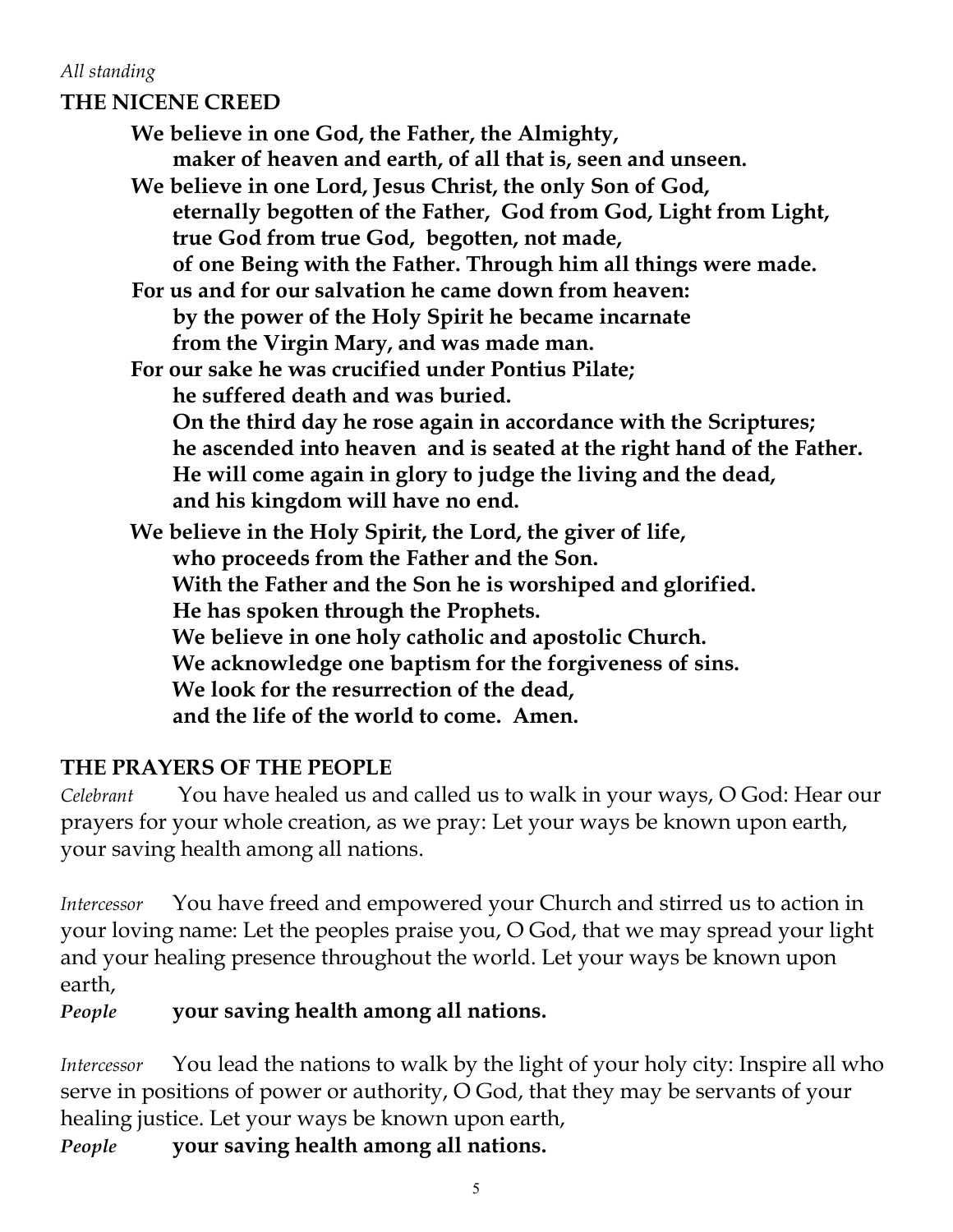*Intercessor* You make the nations glad and let them sing for joy, for you judge the peoples with equity and guide all the peoples upon earth: Cast out fear and trouble from all hearts, O God, and lead all humanity to the river of the water of life. Let your ways be known upon earth,

## *People* **your saving health among all nations.**

*Intercessor* You bless the world with the light of your countenance: Empower us with your vision, O God, that we may speak to others of your goodness and grace and may draw them into your community. Let your ways be known upon earth,

## *People* **your saving health among all nations.**

*Intercessor* Comfort those in need under the shade of the tree of life, especially those on our All Saints prayer list; and those we name either silently or aloud.

*(Pause for quiet reflection)*

Hear our thanksgiving and praise for all of your blessings, especially those celebrating birthdays and anniversaries this week and those we name either silently or aloud. *(Pause for quiet reflection)*

Bring into your eternal presence those who have died and write their names into the Lamb's book of life, especially for those we name either silently or aloud. *(Pause for quiet reflection)*

Let your ways be known upon earth,

## *People* **your saving health among all nations.**

*Celebrant* You have given us a vision of the holy city where you, O God, will be our temple and our light, and the Lamb will be our lamp: Strengthen and empower us with your Spirit that we may live in your love and dwell in your peace until all the ends of the earth stand in awe of you, for ever and ever. **Amen.**

## **THE PEACE**

*Celebrant* The peace of the Lord be always with you. *People* **And also with you.**

#### **THE HOLY COMMUNION** *The Holy Eucharist, Prayer D*

### **OFFERTORY ANTHEM** *Surrexit Pastor Bonus Victor C. Johnson (b. 1978)*

*Women of the choir*

*translation from Latin:*

*The good shepherd has arisen, who laid down his life for his sheep, and for his flock deigned to die, alleluia.*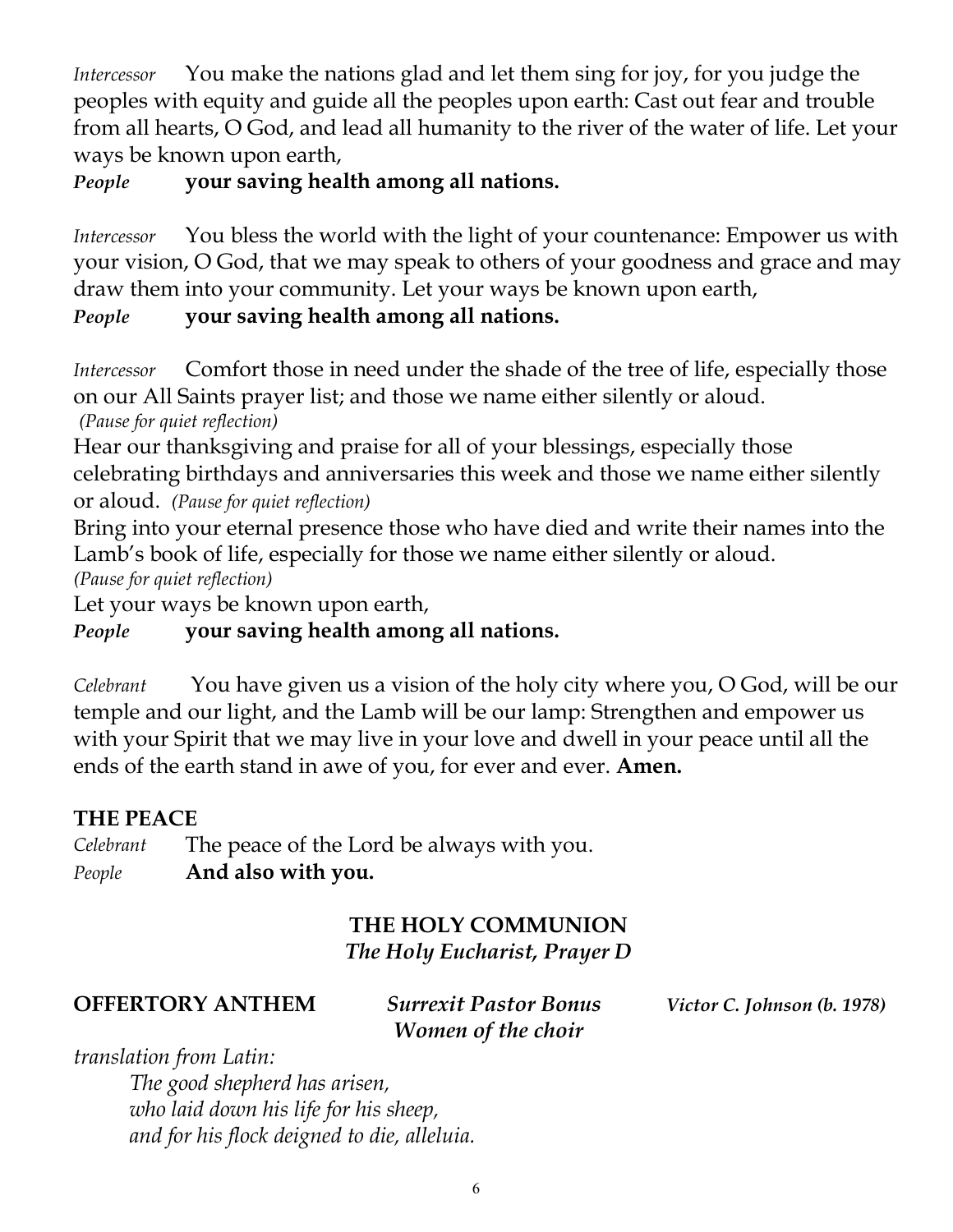## **OFFERTORY HYMN 533 How wondrous and great** *Lyons*

- **1. How wondrous and great thy works, God of praise! How just, King of saints, and true are thy ways! O who shall not fear thee, and honor thy Name? Thou only art holy, thou only supreme.**
- **2. To nations of earth thy light shall be shown; their worship and vows shall come to thy throne: thy truth and thy judgments shall spread all abroad, till earth's every people confess thee their God.**

### **THE GREAT THANKSGIVING**

- *Celebrant* The Lord be with you.
- *People* **And also with you.**
- *Celebrant* Lift up your hearts.
- *People* **We lift them to the Lord.**
- *Celebrant* Let us give thanks to the Lord our God.
- *People* **It is right to give God thanks and praise.**

*Celebrant* It is truly right to glorify you, Father, and to give you thanks; for you alone are God, living and true, dwelling in light inaccessible from before time and for ever. Fountain of life and source of all goodness, you made all things and fill them with your blessing; you created them to rejoice in the splendor of your radiance.

Countless throngs of angels stand before you to serve you night and day; and, beholding the glory of your presence, they offer you unceasing praise. Joining with them, and giving voice to every creature under heaven, we acclaim you, and glorify your Name, as we sing,

*Celebrant and People*

| Holy, Holy, Holy Lord, God of power and might,   | $S-125$ |
|--------------------------------------------------|---------|
| heaven and earth are full of your glory.         |         |
| Hosanna in the highest.                          |         |
| Blessed is he who comes in the name of the Lord. |         |
| Hosanna in the highest.                          |         |
|                                                  |         |

### *The people stand or kneel.*

We acclaim you, holy Lord, glorious in power. Your mighty works reveal your wisdom and love. You formed us in your own image, giving the whole world into our care, so that, in obedience to you, our Creator, we might rule and serve all your creatures. When our disobedience took us far from you, you did not abandon us to the power of death. In your mercy you came to our help, so that in seeking you we might find you. Again and again you called us into covenant with you, and through the prophets you taught us to hope for salvation.

Father, you loved the world so much that in the fullness of time you sent your only Son to be our Savior. Incarnate by the Holy Spirit, born of the Virgin Mary, he lived as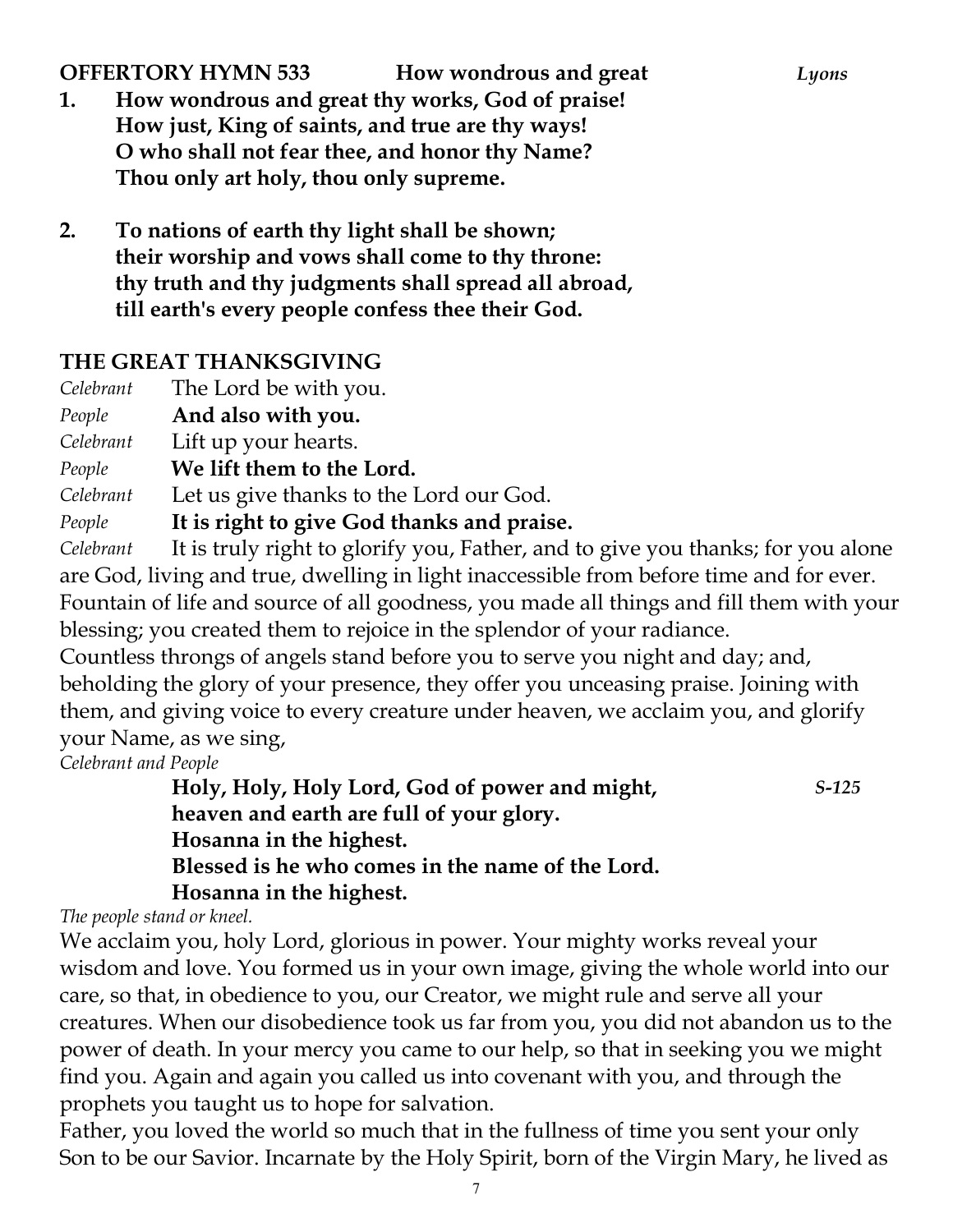one of us, yet without sin. To the poor he proclaimed the good news of salvation; to prisoners, freedom; to the sorrowful, joy. To fulfill your purpose he gave himself up to death; and, rising from the grave, destroyed death, and made the whole creation new.

And, that we might live no longer for ourselves, but for him who died and rose for us, he sent the Holy Spirit, his own first gift for those who believe, to complete his work in the world, and to bring to fulfillment the sanctification of all.

When the hour had come for him to be glorified by you, his heavenly Father, having loved his own who were in the world, he loved them to the end; at supper with them he took bread, and when he had given thanks to you, he broke it, and gave it to his disciples, and said, "Take, eat: This is my Body, which is given for you. Do this for the remembrance of me."

After supper he took the cup of wine; and when he had given thanks, he gave it to them, and said, "Drink this, all of you: This is my Blood of the new Covenant, which is shed for you and for many for the forgiveness of sins. Whenever you drink it, do this for the remembrance of me."

Father, we now celebrate this memorial of our redemption. Recalling Christ's death and his descent among the dead, proclaiming his resurrection and ascension to your right hand, awaiting his coming in glory; and offering to you, from the gifts you have given us, this bread and this cup, we praise you and we bless you.

*Celebrant and People*

#### **We praise you, we bless you, we give thanks to you, and we pray to you, Lord our God.**

Lord, we pray that in your goodness and mercy your Holy Spirit may descend upon us, and upon these gifts, sanctifying them and showing them to be holy gifts for your holy people, the bread of life and the cup of salvation, the Body and Blood of your Son Jesus Christ.

Grant that all who share this bread and cup may become one body and one spirit, a living sacrifice in Christ, to the praise of your Name.

Remember, Lord, your one holy catholic and apostolic Church, redeemed by the blood of your Christ. Reveal its unity, guard its faith, and preserve it in peace. Remember the Presiding Bishop Michael; our bishop Peter; Mother Leslie, Father Carl, Father Clark, and all who minister in your Church. Remember

all your people of All Saints Episcopal Church and those who seek your truth. Remember all who have died in the peace of Christ, and those whose faith is known to you alone; bring them into the place of eternal joy and light.

And grant that we may find our inheritance with the ever-blessed Virgin Mary, with patriarchs, prophets, apostles, and martyrs and all the saints who have found favor with you in ages past. We praise you in union with them and give you glory through your Son Jesus Christ our Lord.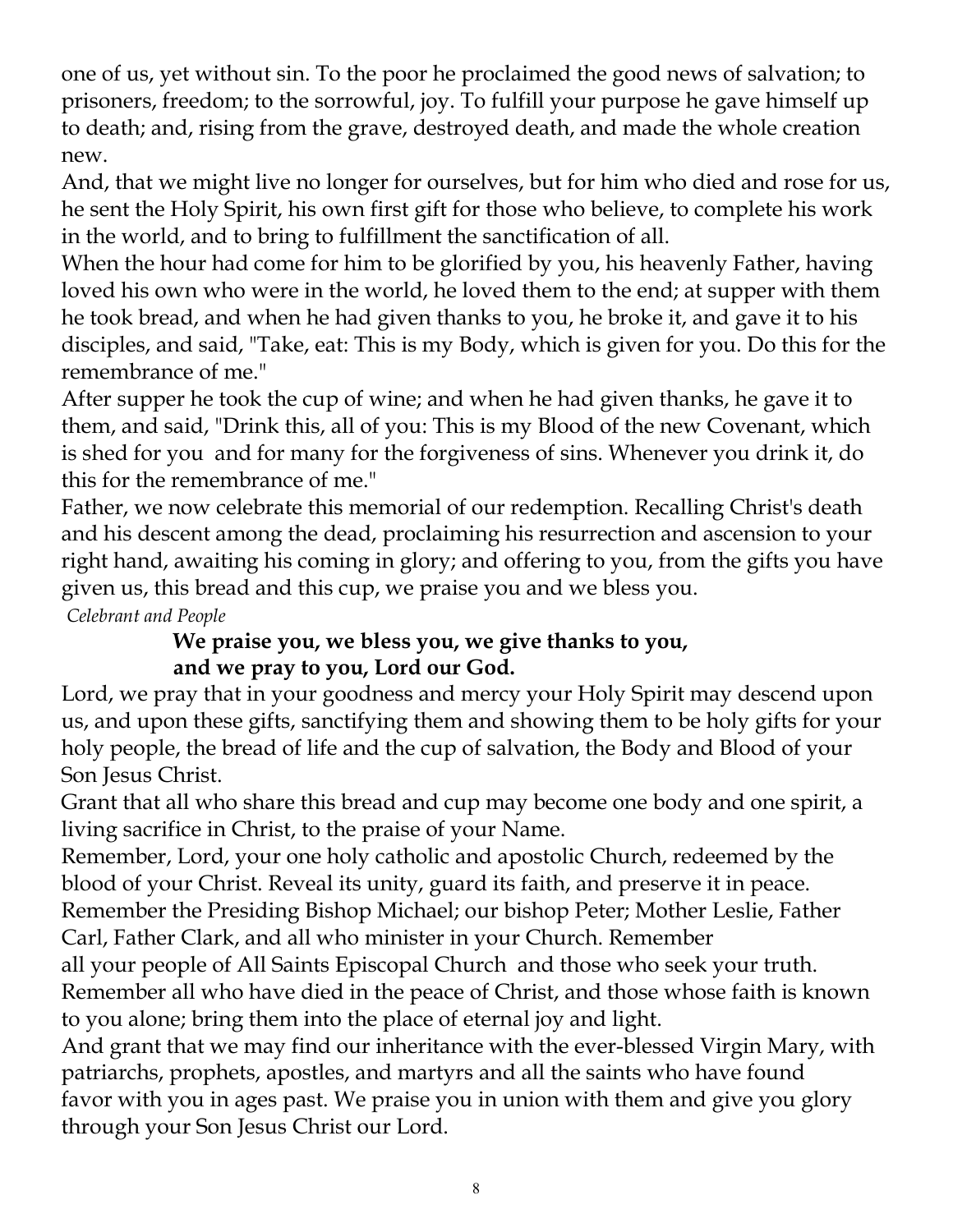Through Christ, and with Christ, and in Christ, all honor and glory are yours, Almighty God and Father, in the unity of the Holy Spirit, for ever and for ever*.* **AMEN.**

## **THE LORD'S PRAYER**

*Celebrant* And now, as our Savior Christ has taught us, we are bold to say

**Our Father who art in heaven, hallowed be thy Name, thy kingdom come, thy will be done, on earth as it is in heaven. Give us this day our daily bread. And forgive us our trespasses, as we forgive those who trespass against us. And lead us not into temptation, but deliver us from evil. For thine is the kingdom, and the power, and the glory, for ever and ever. Amen***.*

## **THE BREAKING OF THE BREAD**

## **FRACTION ANTHEM** *S-155*

*Celebrant and People*

**Alleluia, alleluia, alleluia. Christ our Passover is sacrificed for us. Therefore let us keep the feast. Alleluia, alleluia, alleluia.**

*The Celebrant says the following Invitation*

The Gifts of God for the People of God.

# **COMMUNION MOTET Alleluia! Alleluia!** *Lux Roi (1940 Hymnal)*

*Arthur Seymour Sullivan (1842-1900)*

*Alleluia! Alleluia! Hearts and voices heav'n-ward raise: Sing to God a hymn of gladness, sing to God a hymn of praise. He, who on the cross a victim, for the world's salvation bled, Jesus Christ, the King of glory, now is risen from the dead. Now the iron bars are broken, Christ from death to life is born, Glorious life, and life immortal, on this holy Easter morn, Christ has triumphed, and we conquer by thee mighty enterprise, We with him to life eternal by his resurrection rise. Christ is risen, Christ, the first-fruits of the holy harvest field, Which will all its full abundance at his second coming yield: Then the golden ears of harvest will their heads before him wave, Ripen'd by his glorious sunshine from the furrows of the grave.*

## **COMMUNION HYMN 487 Come My Way, My Truth, My Life** *The Call*

- **1. Come, my Way, my Truth, my Life: such a way as gives us breath; such a truth as ends all strife; such a life as killeth death.**
- **2. Come, my Light, my Feast, my Strength: such a light as shows a feast; such a feast as mends in length; such a strength as makes his guest.**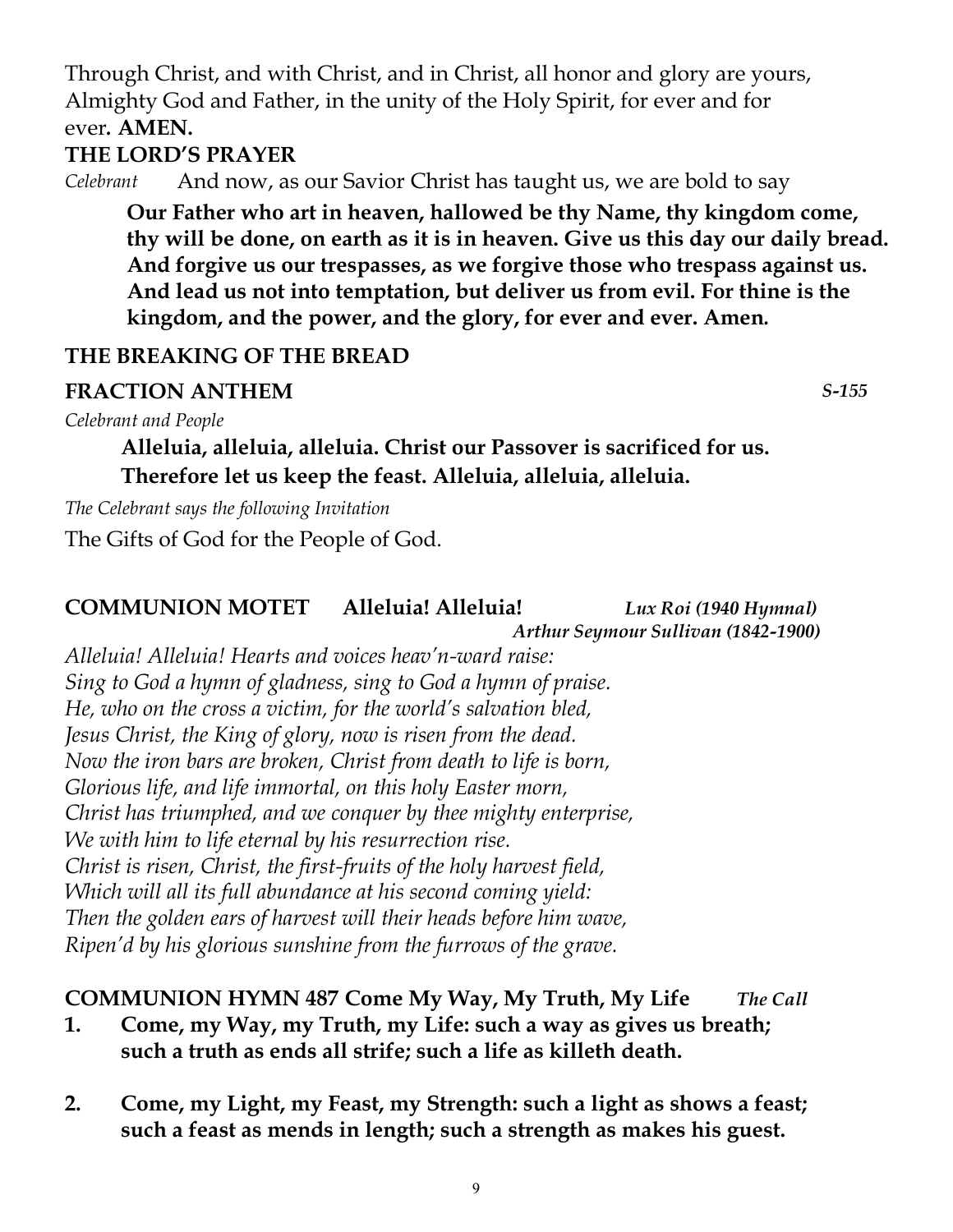**3. Come, my Joy, my Love, my Heart: such a joy as none can move; such a love as none can part; such a heart as joys in love.**

## **A PRAYER FOR SPIRITUAL COMMUNION SAID BY THOSE NOT PRESENT AT HOLY COMMUNION**

*Celebrant* In union, O Lord, with the faithful of your Church where the Holy Eucharist is now being celebrated, we desire to offer you praise and thanksgiving. We present to you our souls and bodies with the earnest wish that we may always be united to you. And since we cannot now receive you sacramentally, we beseech you to come spiritually into our hearts. We unite ourselves with you and embrace you with all the love of our souls. Let nothing ever separate you from us. May we live in you, and may you live in us, both in this life and in the life to come. **Amen.**

## **POST COMMUNION PRAYER**

*Celebrant* Let us pray.

*Celebrant and People* **Eternal God, heavenly Father, you have graciously accepted us as living members of your Son our Savior Jesus Christ, and you have fed us with spiritual food in the Sacrament of his Body and Blood. Send us now into the world in peace, and grant us strength and courage to love and serve you with gladness and singleness of heart; through Christ our Lord. Amen.**

## **THE BLESSING**

**RECESSIONAL HYMN 409 The spacious firmament on high** *Creation*

- **1. The spacious firmament on high, with all the blue ethereal sky, and spangled heavens, a shining frame, their great Original proclaim. The unwearied sun from day to day does his Creator's power display; and publishes to every land the work of an almighty hand.**
- **2. Soon as the evening shades prevail, the moon takes up the wondrous tale, and nightly to the listening earth repeats the story of her birth: whilst all the stars that round her burn, and all the planets in their turn, confirm the tidings, as they roll and spread the truth from pole to pole.**
- **3. What though in solemn silence all move round the dark terrestrial ball? What though no real voice nor sound amid their radiant orbs be found? In reason's ear they all rejoice, and utter forth a glorious voice; for ever singing as they shine, "The hand that made us is divine."**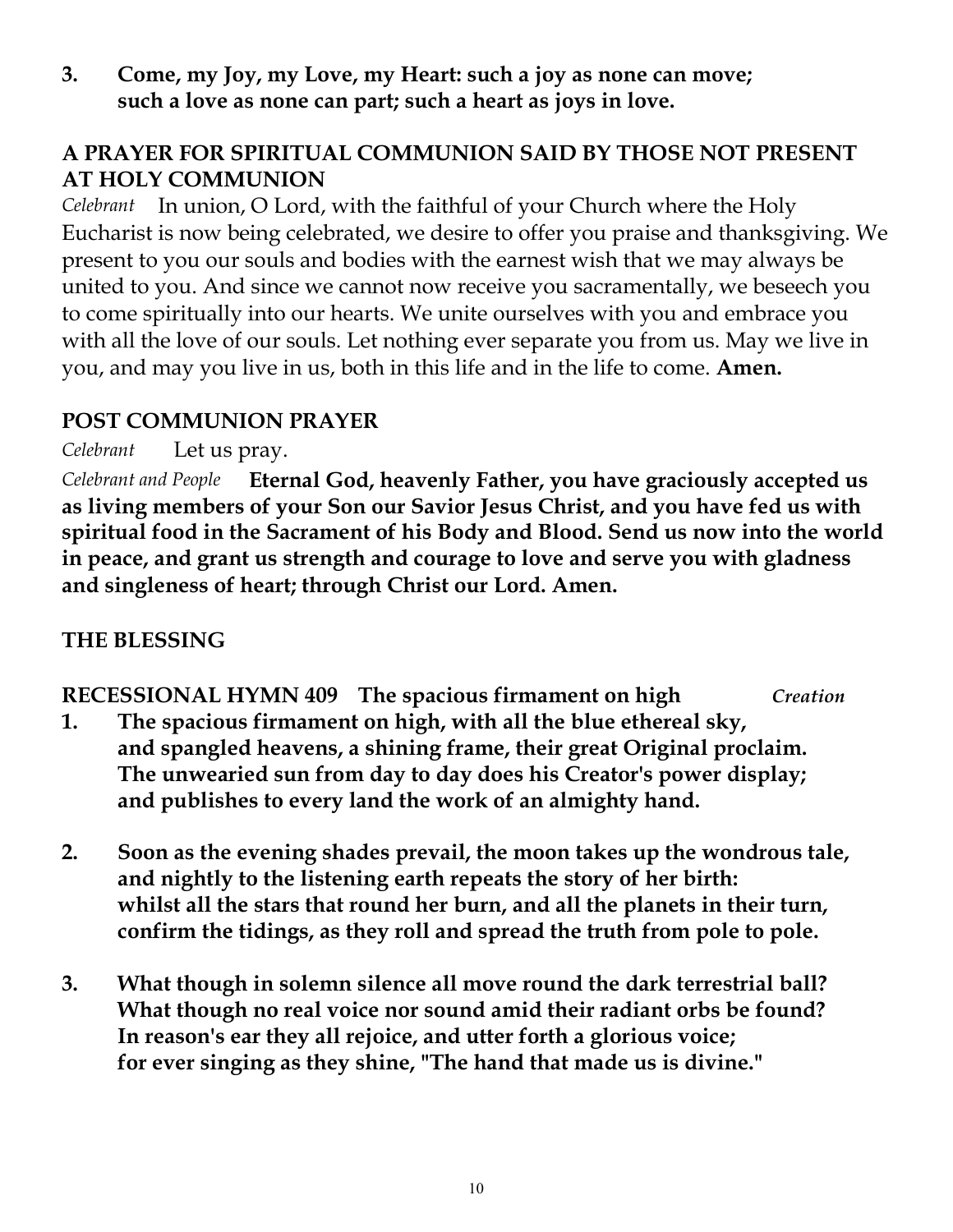## **DISMISSAL**

*Celebrant* Go in peace to love and serve the Lord. Alleluia! Alleluia! *People* **Thanks be to God. Alleluia! Alleluia!**

**VOLUNTARY Rondo ~** *Abdelazer Henry Purcell (1659-1695)*

Music copyright for this liturgy: Public Domain, OneLicense A-733778, or St. James Music Press 14939

| <b>BLESSINGS TO ALL CELEBRATING THIS WEEK OF MAY 22-28</b> |                                                              |
|------------------------------------------------------------|--------------------------------------------------------------|
| <b>Birthdays</b>                                           | Kevin Baisley, Gail Banner, Phyllis Barnes, Charlie Collins, |
|                                                            | Richard Fraser, Lane Hop, Rosemary Matthews, Scott Ousley,   |
|                                                            | Stephen Pierce, Jerome Post, Daniel Roy, Don Schneider,      |
|                                                            | <b>Greg Tefft</b>                                            |
| <b>Anniversaries</b>                                       | <b>Robert and Angela Quesada</b>                             |
|                                                            | <b>Blaine Branchik and Christopher Rudman</b>                |

**The Altar Flowers this week are given to the Glory of God and in loving memory of my husband of 41 years, George F. Hess II May 13, 1939 - October 5, 2015,**

 **by Diane Hess.**



**"Fear not for I am with you always ...even to the end of the age."**

**Please join us online or in person each Wednesday at 12:05 p.m. for our WEDNESDAY HEALING AND PRAYER SERVICE WITH THE HOLY EUCHARIST**

**MAY 25, 2022**

**THE COMMEMORATION THIS WEEK IS VENERABLE BEDE**

735

He was one of the greatest scholars of the Anglo-Saxon period.

**Please join us online or in person this Thursday evening at 6:30 p.m. for our HOLY EUCHARIST AND VESPERS ~ EVENING PRAYER RITE II Thursday, May 26, 2022 6:30 pm**

**THIS IS THE COMMEMORATION OF THE ASCENSION**